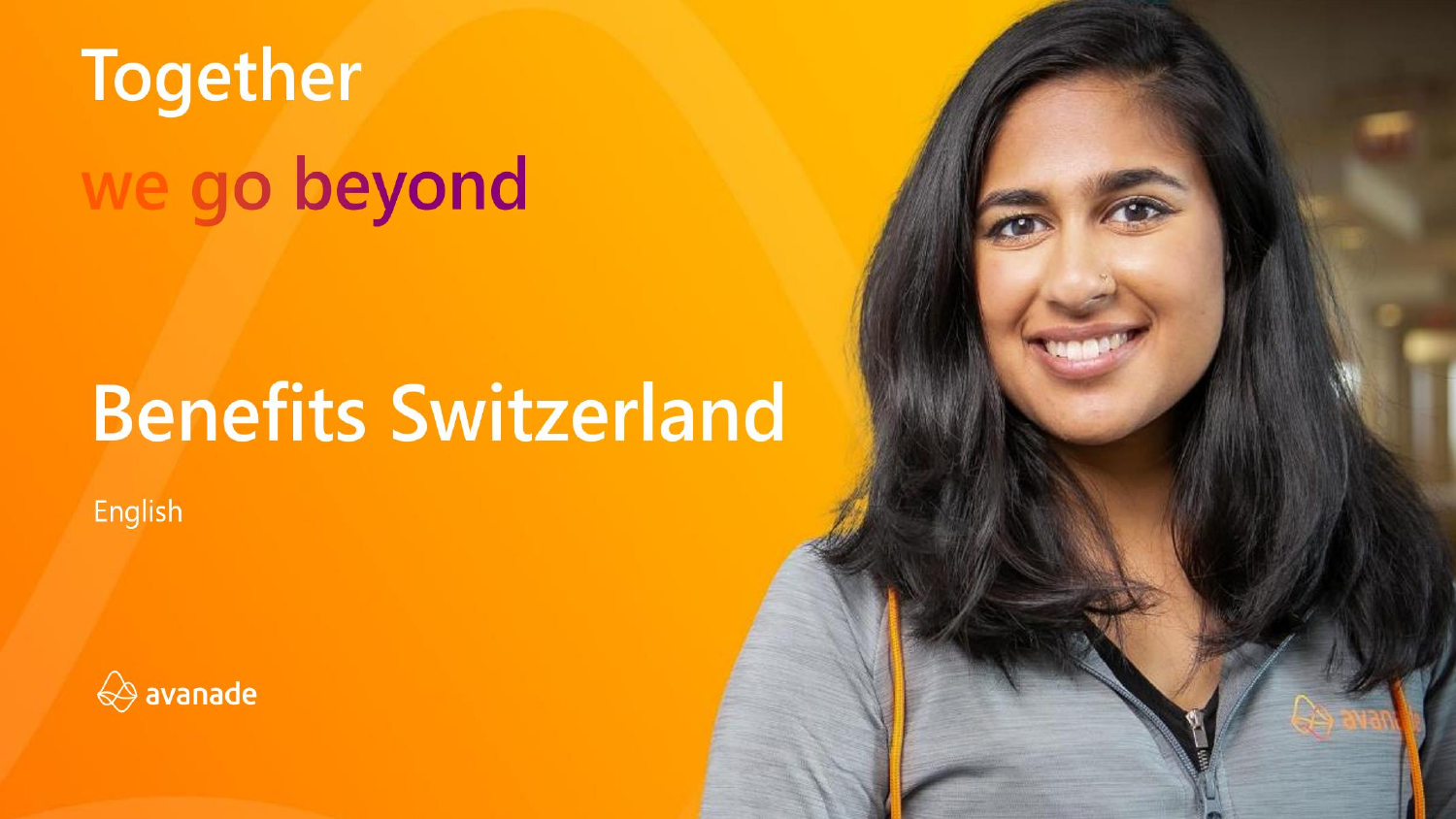## **Working Hours Regulation**

- Flexible working models (Home Office/Parttime/Sabbatical etc.)
- Alternative Work Week Program
- Overtime compensation up to career level Senior Consultant with 1:1 time off compensation
- **Possibility for Home Office**
- 24.12. & 31.12. off

#### **Compensation**

- Car Allowance as of level Manager
- Representation allowance as of level Group Manager
- Additional bonus payments
- Financial benefits for birth & wedding

#### **Digital Workplace**

- Selection of different cell phones & laptop models incl. private use
- Workplace Enhancement (contingent for ordering equipment)
- **Azure Subscription**

#### ranade



#### **Health Care**

- Employee Assistance Program: External, professional counselling service for work related and personal problem situations
- Initiatives & Trainings for Occupational Health Management

### **Mobility**

- Reimbursement of the SBB Half Fare travelcard
- Attractive per diems for business travels



#### **Pension Fund & Insurances**

- Accident Insurance: Contributions for the non-occupational accident insurance are paid 100% by Avanade with a worldwide, private insurance coverage
- Baggage insurance for business and private trips
- Pension Fund: Very attractive savings contributions and pension plans

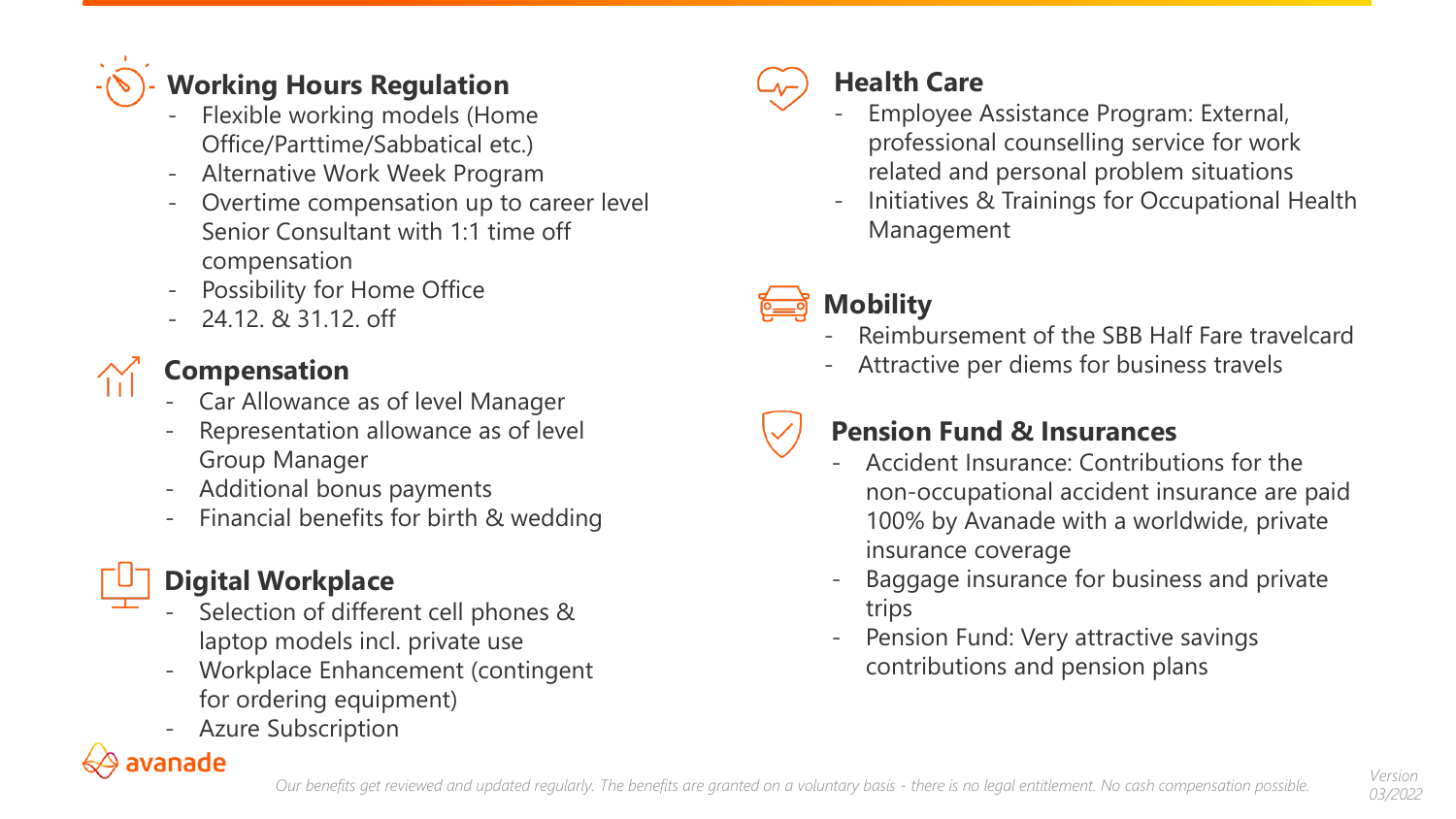

### Maternity leave with 100% continued

- payment of wages over 14 weeks
- 4 weeks of paid paternity leave
- Family Service: Free consultancy service and support, for example, for finding a childcare facility, babysitters and schools



#### **Corporate Responsibility**

- Corporate Citizenship: 8 hours of paid time to support a charitable project (of your choice).
- Avanade Gives: When you support a project or organization through donations, Avanade adds something on top of it



#### **Training & Career Development**

- Up to 80 training hours per year
- Wide range of national and international trainings as well as free use of the Microsoft certification program
- Regular implementation of innovation workshops (e.g., hackathons & geek weekends)
- Avanade leadership programs
- Career Advisor & Buddy Program
- Various mentoring initiatives



#### **Additional Benefits**

- Additional personal time-off for special events
- Employee discounts on our Corporate Benefits Homepage
- Participation in the Employee Recognition Program
- Attractive rewards for employee referrals
- ESPP Employee Stock Share Program